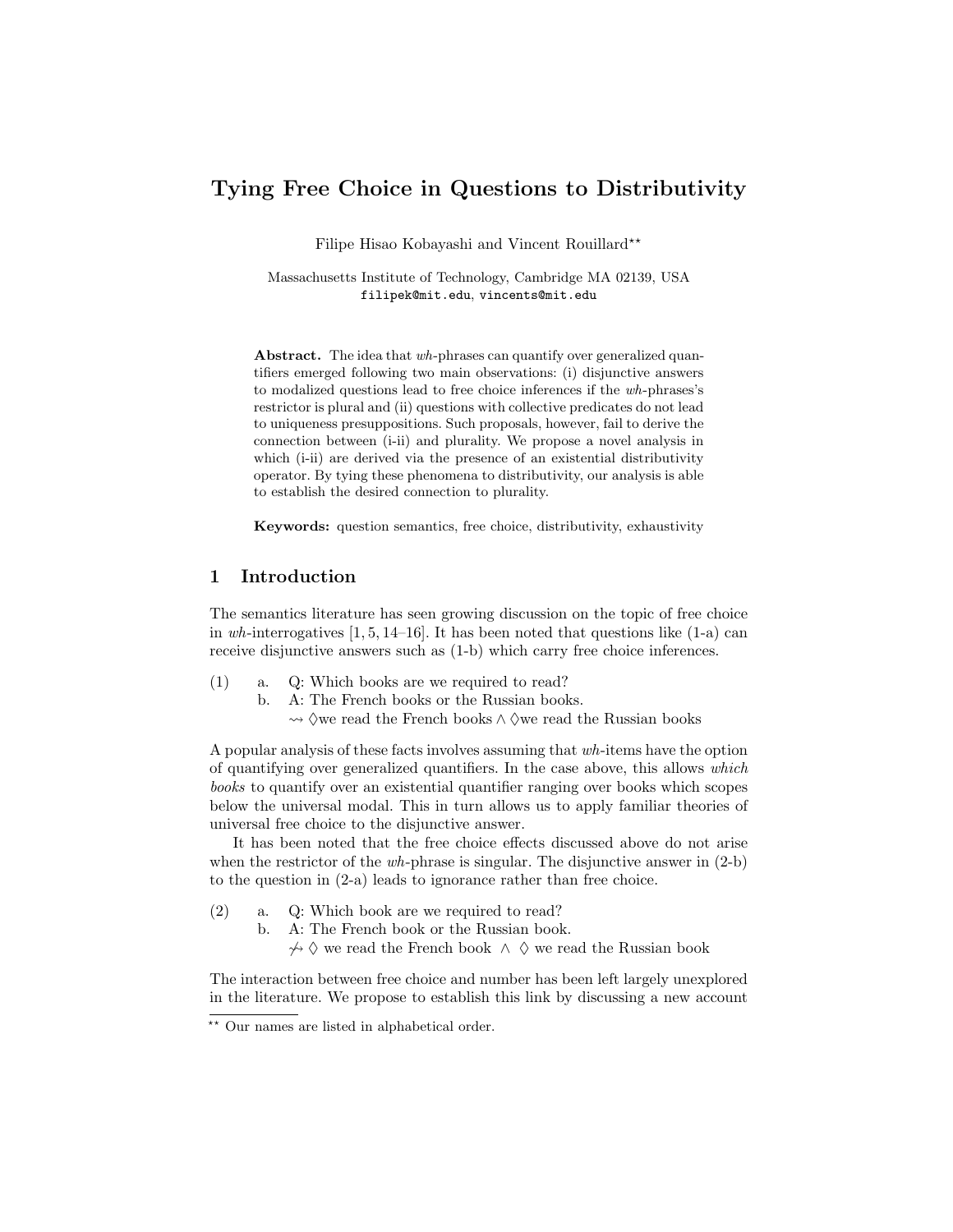of free choice in interrogatives which involves the presence of a covert existential distributivity operator [2]. We show that this move allows us to derive free choice for plural wh-interrogatives, whilst deriving no such inference for the singular case. Furthermore, we show that this does not result in bad predictions for other data that have served as motivation for higher-order quantification, namely the lack of a uniqueness presupposition in (3).

(3) Which students formed a group. does not presuppose:  $\exists !x$ [students $(x) \land$  formed-a-group $(x)$ ]

We show that under the assumption that questions are felicitous when the exhaustified set of their answers forms a partition on the context [7], and assuming that the exhaustification of alternatives involves a step which allows us to assert some of those alternatives [3], we can derive the lack of uniqueness of (3).

The use of a distributivity operator to derive free choice establishes a natural connection between the presence of this inference in plural wh-interrogatives and its absence in their singular counterparts. Furthermore, as we will show, restrictions on the kind of generalized quantifiers wh-items quantify over are naturally derived from our proposal. We therefore argue that our proposal offers a number of advantages over the view that wh-items quantify over generalized quantifiers, both on conceptual and empirical grounds.

## 2 Background

Following [8, 9], we assume questions to denote the set of their answers, as shown in  $(4)^1$ . The question denotation in  $(4-c)$  is compositionally derived from the LF in (4-b), where the interrogative complementizer ? denotes [9]'s proto-question operator and the wh-phrase an existential quantifier, as in (5).

- (4) a. Who arrived? b.  $\lambda_p$  who  $\lambda_x$  [ ?  $p$  ] [ x arrive ] c.  $[(4-b)] = {arrive(x) | human(x)}$
- (5) a.  $[\![\text{who}]\!] = \lambda f_{et}$ .  $\exists x \in \text{human}: f(x)$ b.  $[\![?]\!] = \lambda p_{st} \cdot \lambda q_{st}$ .  $p = q$

The question in (4-a) presupposes that someone arrived. To derive this, we follow [4] in assuming interrogatives to fall within the scope of a covert answerhood operator ANS. The LF schema for  $(4-a)$  should, therefore, be represented as (6). We adopt [7]'s formulation of ans, shown in (7), in which ans takes a question denotation as its argument and ouputs the set of its exhaustified answers only if this set partitions the context set  $C$  (in (7), we take  $C$  to be a parameter of  $\lceil \cdot \rceil$ , but we supress it from the definitions to follow).

<sup>&</sup>lt;sup>1</sup> For ease of exposition, we use set-theoretic notation for question denotations. We could have equivalently written (4-c) as  $[\lambda p_{st} \ldots \exists x \in \text{human}_{w} : p = \lambda w'$ . arrive<sub>w'</sub>(x). We furthermore suppress intensional details.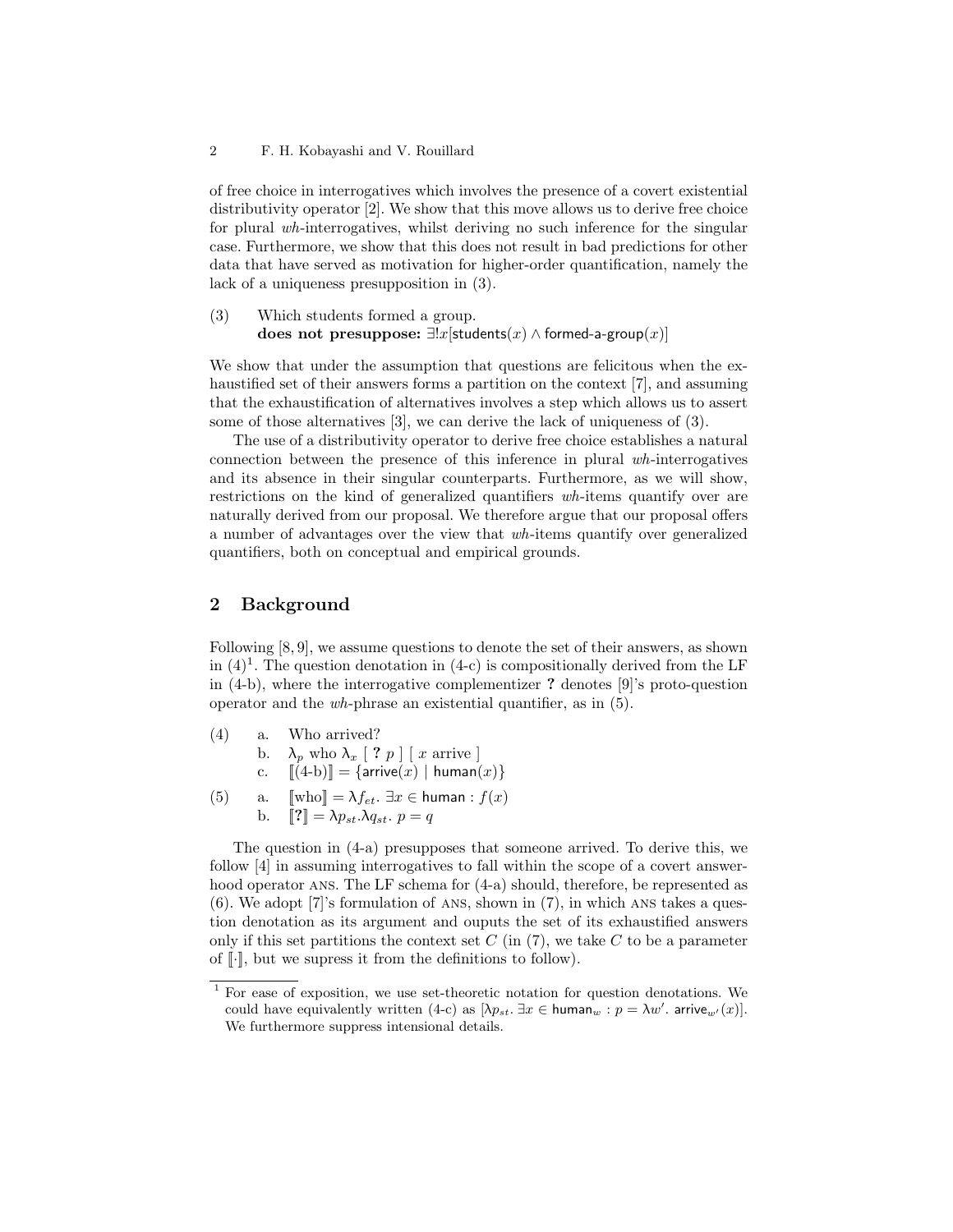(6) ANS  $\left[\lambda_p \text{ who } \lambda_x \mid ? p\right] \left[x \text{ arrive}\right]$ 

(7) 
$$
[\text{ANS}]^C = \lambda Q_{stt} : \text{Partition}(Q, C). \{\text{Exh}_Q(q) \mid q \in Q\}
$$
  
where Partition(Q, C) iff  $\{\text{Exh}_Q(q) \cap C \mid q \in Q\}$  partitions C

Exhaustification is assumed to proceed as proposed by [3], where, in order to exhaustify a proposition  $p$  with respect to a set of alternatives  $Q$ , one must first determine two sets. The set of *innocently excludable* alternatives of  $p$  given Q is the the maximal set of elements of Q that can be consistenly negated if p is true, while the set of *innocently includable* alternatives of p given  $Q$  is the maximal set of elements of  $Q$  that can be consistently asserted if  $p$  is true and its innocently excludable alternatives are false. Exhaustification of  $p$  given  $Q$  thus consists in negating all of its innocently excludable alternatives and asserting all of its innocently includable alternatives. This procedure is formalized in (8).

(8) 
$$
\operatorname{\mathsf{Exh}}_Q(p) := \forall q \in Q[q \in \operatorname{\mathsf{IE}}_Q(p) \to \neg q] \land \forall q \in Q[q \in \operatorname{\mathsf{II}}_Q(p) \to q]
$$
\na. 
$$
\operatorname{\mathsf{IE}}_Q(p) = \bigcap \{ C' \subseteq C : C' \text{ is a maximal subset of } C \text{ s.t. } \{\neg p : p \in C'\} \cup \{p\} \text{ is consistent} \}
$$
\nb. 
$$
\operatorname{\mathsf{II}}_Q(p) = \bigcap \{ C'' \subseteq C : C'' \text{ is a maximal subset of } C \text{ s.t. } \{ r : r \in C'' \} \cup \{p\} \cup \{\neg q : q \in \operatorname{\mathsf{IE}}_Q(p)\} \text{ is consistent} \}
$$

We derive (4-a)'s presupposition that someone left in the following way. Due to ans, (6) will only be defined if the application of pointwise exhaustification to the question denotation in  $(4-c)$  induces a partition on the context set. In  $(9)$ , this set is defined under the assumption that human =  ${a, b}^2$ . In (10), we illustrate the exhaustification of a singular alternative of  $(4-c)$ . The exhaustification of a⊕b is vacuous, given that it is the strongest alternative in the set.

$$
\begin{array}{ll} (9) & \{ \operatorname{Exh}_{(4-c)}(q) \mid q \in (4-c) \} = \{ \operatorname{Exh}_{(1-c)}(\mathsf{a}), \operatorname{Exh}_{(1-c)}(\mathsf{b}), \operatorname{Exh}_{(1-c)}(\mathsf{a} \oplus \mathsf{b}) \} \\ & = \{ \mathsf{a} \wedge \neg \mathsf{b}, \mathsf{b} \wedge \neg \mathsf{a}, \mathsf{a} \oplus \mathsf{b} (= \mathsf{a} \wedge \mathsf{b}) \} \end{array}
$$

(10) a. 
$$
IE_{(1-c)}(a) = \{b, a \oplus b\}^3
$$
  
b.  $II_{(1-c)}(a) = \{a\}$   
c.  $Exh_{(1-c)}(a) = a \wedge \neg b$ 

The set in  $(9)$  will impose a partition on a context set C only if (i) for each proposition  $p$  in (9), there is at least one world in C in which  $p$  is true, (ii) for each world in C, there is a proposition  $p$  in (9) such that  $p$  is true in that world. Therefore, if there is a single world in the context set in which no one

 $^2$  Note that, given that  $\emph{arrive}$  is distributive,  $\mathsf{a} \oplus \mathsf{b}$  is equivalent to  $\mathsf{a} \wedge \mathsf{b}$ 

<sup>&</sup>lt;sup>3</sup> The inclusion of the alternative  $a \oplus b$  in  $\mathsf{IE}_{(1-c)}(a)$  depends on whether we take  $\neg(a \oplus b)$ to mean  $\neg(a \land b)$  or  $\neg(a \lor b)$ . Although logically it should be the former, the natural language sentence  $A$  and  $B$  didn't arrive seems to be interpreted as the latter (a phenomenon known as homogeneity, which will be discussed below). Nothing in the above analysis depends on which of these is the right answer: if  $\neg(a \oplus b) = \neg(a \wedge b)$ , it will be vacuously included to  $\mathsf{IE}_{(1-c)}(a)$ ; if  $\neg(a \oplus b) = \neg(a \vee b)$ , it won't be either in  $IE_{(1-c)}(a)$  or  $II_{(1-c)}(a)$ , and therefore won't affect the final result.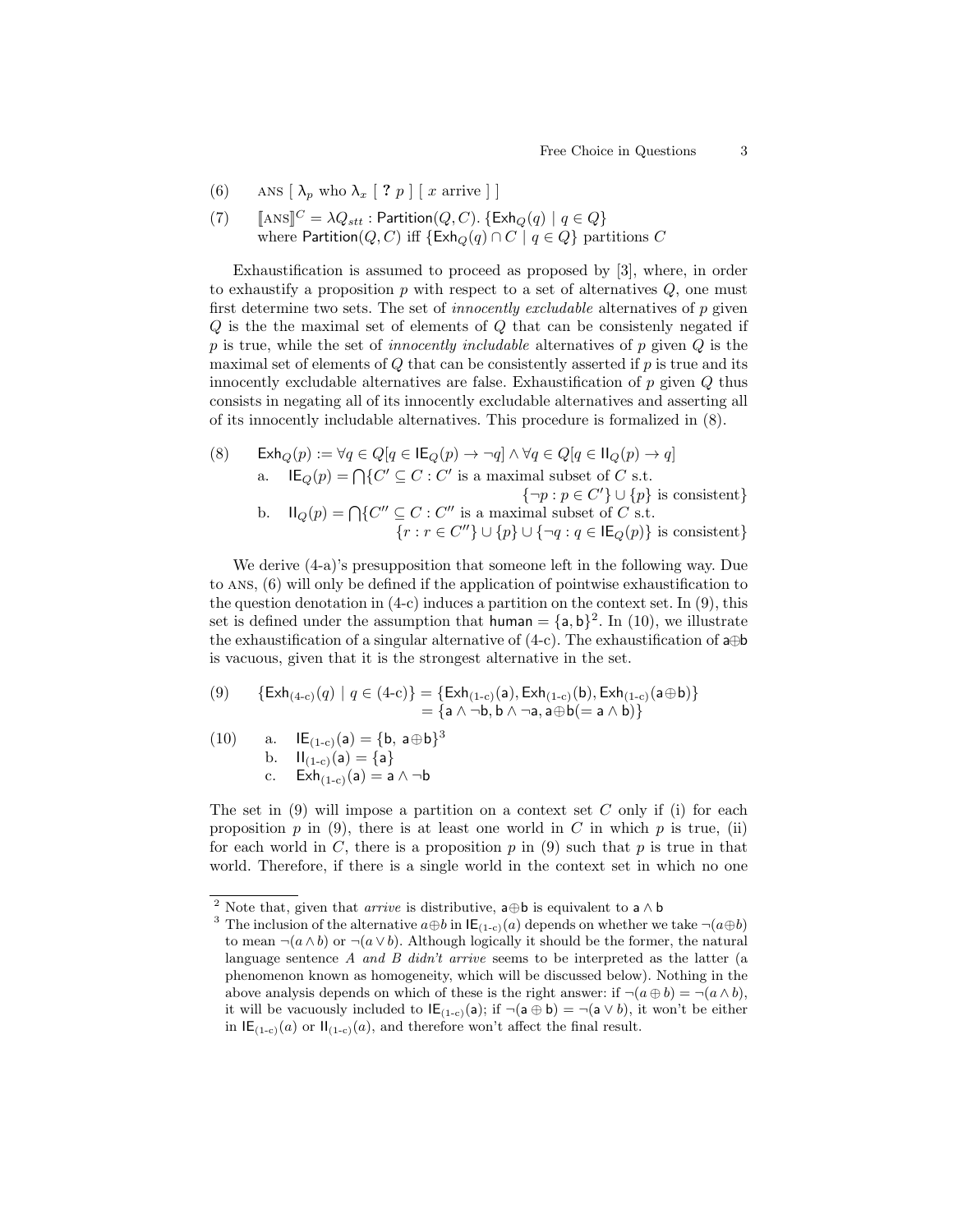has arrived, the presupposition of ans won't be satisfied; no proposition in (9) is true in that world.

## 3 Higher-Order Quantification in Questions

## 3.1 Free Choice

[14, 15] is to our knowledge the first to discuss the presence of free choice effects in complex wh-interrogatives. In the presence of a universal modal, disjunctive answers to plural complex wh-interrogatives lead to a free choice inference.

(11) a. Q: Which books are we required to read?

b. A: The French books or the Russian books.

→  $\Diamond$ we read the French books  $\land \Diamond$ we read the Russian books

If we follow standard assumptions and assume which books quantifies over regular individuals, it becomes difficult to derive free choice from the utterance of the disjunctive answer in (11-b). To see this, consider the exhaustified set of answers to  $(11-a)$  in  $(12-b)$ , where we assume *books* denotes the set in  $(12-a)$ .

(12) a. 
$$
\begin{array}{ll}\n\text{books} &= \{f, r, f \oplus r\} \\
\text{b.} & \begin{cases}\n\Box \text{ we read } f \land \Diamond \neg \text{ we read } r, \\
\Box \text{ we read } r \land \Diamond \neg \text{ we read } f, \\
\Box \text{ we read } f \land \Box \text{ we read } r\n\end{cases}\n\end{array}
$$

While this question is well-formed insofar as it partitions the context, it is not clear how any answer should lead to free choice here. While each of the propositions in (12-b) is compatible with free choice, only " $\square$  we read f  $\wedge \square$  we read r" entails it. It is not clear that how this last proposition can be equated to a disjunctive answer. In fact, the disjunctive answer in (11-b) does not seem to correspond straightforwardly to any of the answers in (12-b), and might as such be treated as a partial answer denoting the disjunction of two propositions in the set. It is unclear how disjoining two such propositions should lead to an enriched meaning incorporating free choice.

The free choice effect of disjunctive answers such as (11-b) is derivable if we assume the disjunction to take narrow scope below the modal. This can be achieved if we provide a meaning for which books such that it can quantify over generalized quantifiers (GQs). More specifically, we can assume the wh-phrase can quantify over generalized disjunctions of individuals rather than quantifying over individuals proper.

(13) [which books] = 
$$
\lambda P_{(ett)t}.\exists Q \in \{\lambda f_{et}.\ \exists x \in X : f(x) \mid X \subseteq \text{books}\} : P(Q)
$$

The answers in (12-b), prior to the application of ans, can be interpreted using the LF schema in  $(14-a)$ , where which books binds a variable of type *ett*,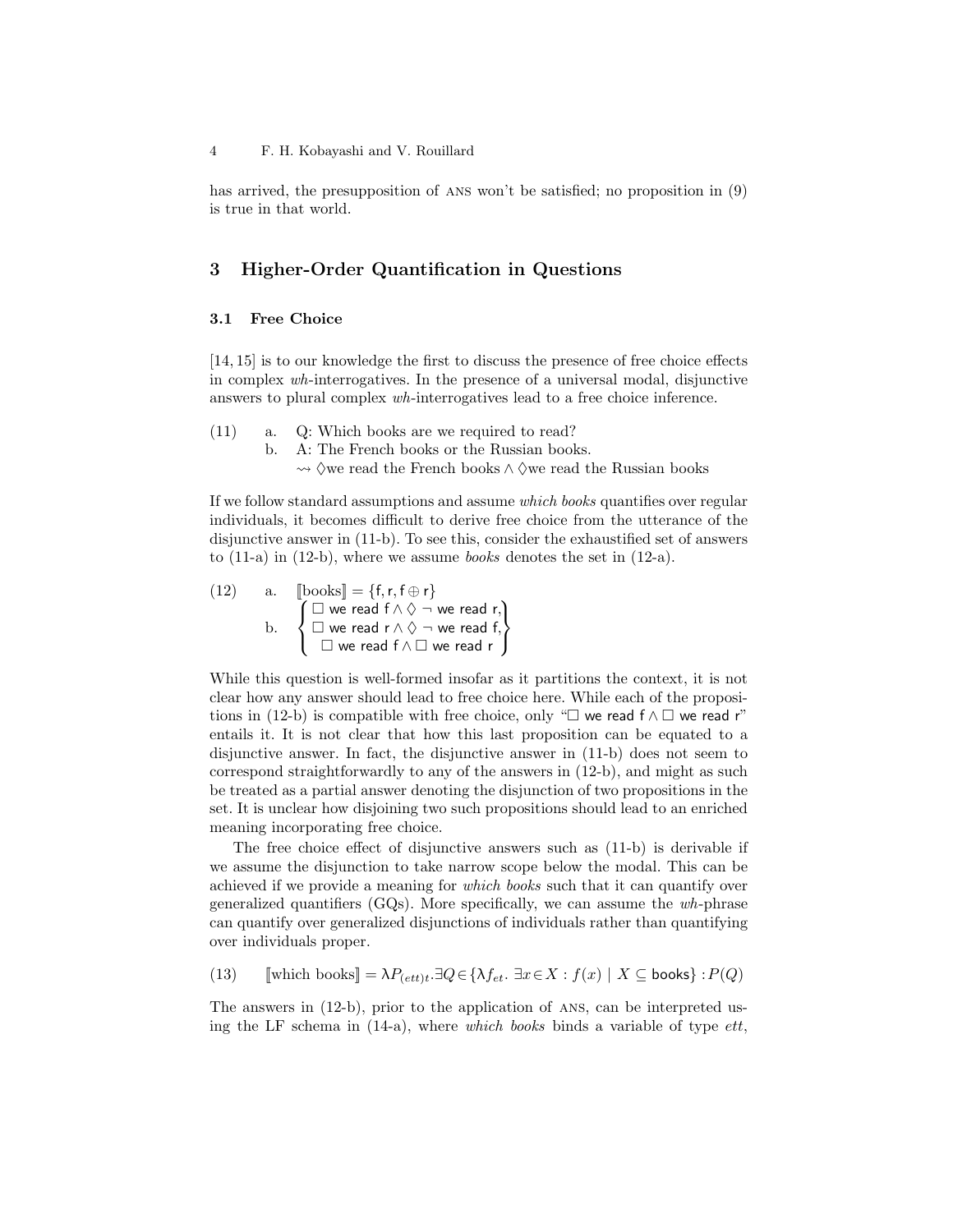which itself binds a type  $e$  variable. This in turn denotes the set of propositions described in  $(14-b)^4$ .

(14) a. 
$$
\lambda_p
$$
 which books  $\lambda_Q$  [ ? p ] [  $\square Q_{ett} \lambda_x$  [ we read  $x_e$  ]]  
b.  $\square$  we-read(r),  
 $\square$  we-read(r),  
 $\square$  we-read(r),  
 $\square$  we-read(r),  
 $\square$  we-read(r)

The answer in  $(11-b)$  can be taken to correspond to the proposition in  $(1)$ . Once the ans operator is applied to the set in (14-b), each of its members is exhaustified relative to the others. The answer in  $(1)$  is entailed by every member of (14-b). Furthermore, each member of (14-b) is innocently excludable relative to  $(1)$ , and will as a result be negated. The exhaustified meaning of  $(1)$  will be the one in (15), which entails the free choice inference.

$$
\begin{array}{lll} \text{(15)} & \quad \text{Exh}_{(14\textrm{-}b)}(\Box \textrm{ we-read}(f) \vee \textrm{ we-read}(r)) = \\ & (\Box \textrm{ we-read}(f) \vee \textrm{ we-read}(r)) \wedge \neg \ \Box \textrm{ we-read}(f) \wedge \neg \ \Box \textrm{ we-read}(r) \Rightarrow \\ & \quad \ \ \, \Diamond \textrm{ we-read}(f) \wedge \Diamond \textrm{ we-read}(r) \end{array}
$$

#### 3.2 Collective Predicates

Questions involving collective predication, such as (16-a), allow for answers where multiple groups were formed.

(16) a. Q: Which students formed a group? b. A: Al and Bob, and Bob and Carl.

[16] notes that if we assume which students to range over individuals, we predict answers such as (17-b) to be unavailable. Let (17-a) be the contextually relevant set of students. We predict (16-a) to denote (17-b) before the application of ans.

$$
(17) \qquad a. \quad \text{[students]} = \{a, b, c, a \oplus b, a \oplus c, b \oplus c, a \oplus b \oplus c\}
$$
\n
$$
b. \qquad \left\{\begin{matrix} formed_{\exists} = \{a, b, c, a \oplus b, a \oplus c, b \oplus c, a \oplus b \oplus c\} \\ formed_{\exists} = \{a, b, c, a \oplus b, a \oplus c, b \oplus c, a \oplus b \oplus c\} \\ formed_{\exists} = \{a, b, c, a \oplus b, a \oplus c, b \oplus c, a \oplus b \oplus c\} \\ formed_{\exists} = \{a, b, c, a \oplus b, a \oplus c, b \oplus c, a \oplus b \oplus c\} \end{matrix}\right\}
$$

Given the collective nature of the predicate *formed a group*, the alternatives in (17-b) are logically independent from one another. As a result, ans will presuppose that a unique group was formed. Indeed, the partition on the context created through the application of Exh on each member of (17-b) will only contain propositions in which exactly one group was formed. This is because given the logical independence of the alternatives in (17-b), all those distinct from the prejacent are negated.

<sup>4</sup> The following are equivalent:

 $\Box \exists x \in \{f, r\} :$  we-read $(x) = \Box$  we-read $(f) \lor$  we-read $(r)$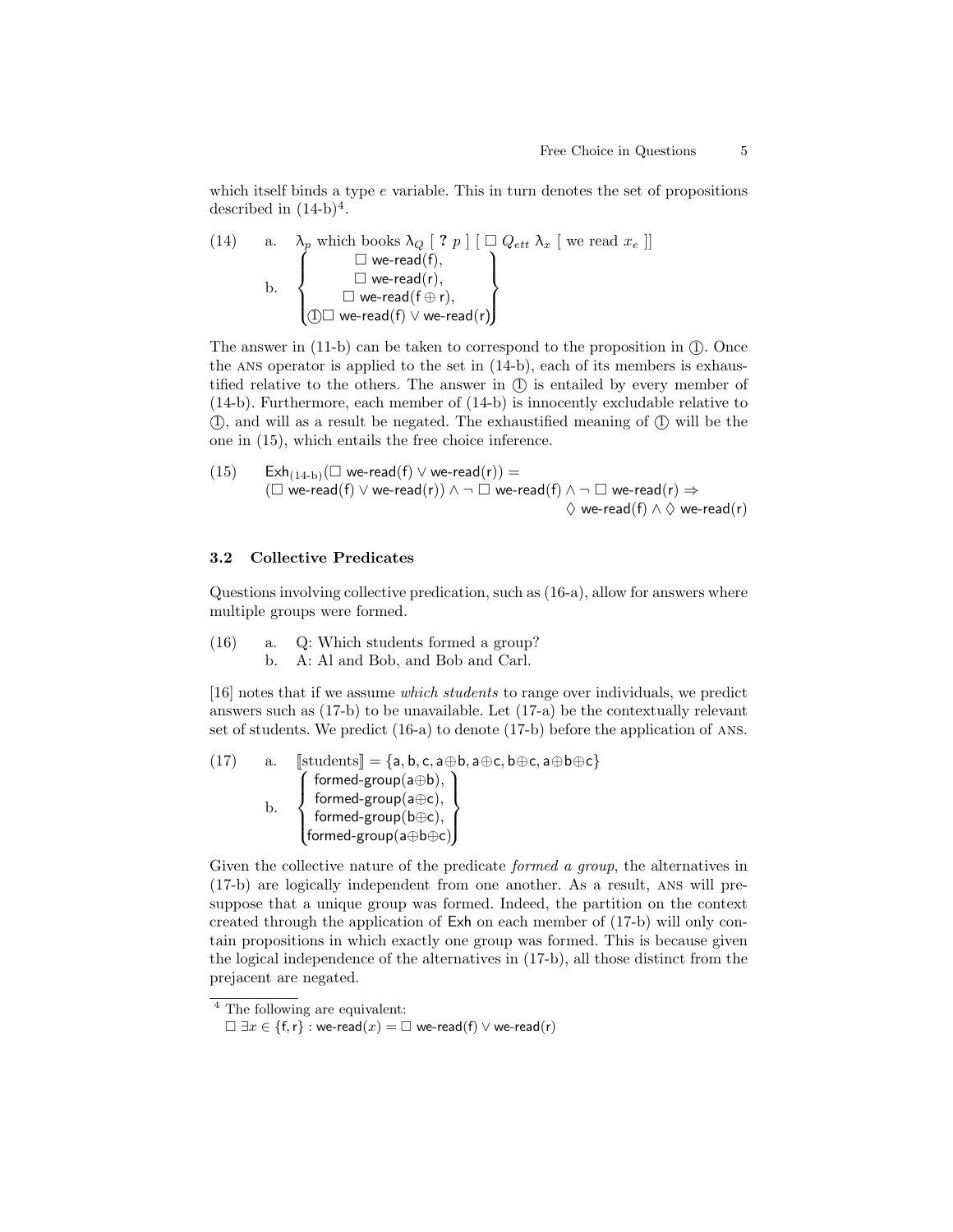#### 6 F. H. Kobayashi and V. Rouillard

This problem can be avoided if we once again assume that complex whinterrogatives have the option to range over GQs. More specifically, we can avoid uniqueness inferences if we assume that which students can range over generalized conjunctions of students.

(18) [[which students]  $=\lambda P$ .  $\exists Q \in {\lambda f}$ . $\forall x \in X : f(x) | X \subseteq$  students  $\} : P(Q)$ 

Assuming for (16-a) a structure similar to (14-a), we obtain the following set of alternatives.

$$
(19) \quad \left\{\begin{matrix} \quad\quad \text{formed-group}(a\oplus b),\\ \quad \text{formed-group}(a\oplus c),\\ \quad \ \ \, \vdots\\ \quad \ \ \, \text{formed-group}(a\oplus b)\land\text{formed-group}(a\oplus c),\\ \quad \ \ \, \text{Oformed-group}(a\oplus b)\land\text{formed-group}(b\oplus c),\\ \quad \ \ \, \vdots \quad \ \ \, \end{matrix}\right\}
$$

The application of ans to (19) will yield a partition of the context. The proposition in (2) can be taken to correspond to the answer in (16-b). Once exhaustified, it will negate all innocently excludable alternatives in (19), generating the meaning in (20), which states that  $a \oplus b$  and  $b \oplus c$  each formed a group, and that nobody else did.

(20) 
$$
\begin{array}{ll}\text{Exh}_{(19)}(\text{formed-group}(a \oplus b) \wedge \text{formed-group}(b \oplus c)) = \\ \text{formed-group}(a \oplus b) \wedge \text{formed-group}(b \oplus c) \wedge \\ \neg \exists x \in \{a \oplus c, a \oplus b \oplus c\} : \text{formed-group}(x) \end{array}
$$

#### 3.3 Problems

Assuming that wh-items can quantify over GQs runs into a number of problems. On the one hand, it has been pointed out that modalized complex whinterrogatives with singular restrictors do not lead to free choice inferences when answered with a disjunction of atomic books.

(21) a. Q: Which book are we required to read? b. A: The French book or the Russian book.  $\forall^{\phi}$   $\Diamond$  we read the French book  $\land$   $\Diamond$  we read the Russian book

A free choice effect is predicted to arise if we allow for which book to quantify over generalized disjunctions of books. To avoid this, one must stipulate that this sort of higher-order quantification is reserved for wh-items with plural restrictors.

A further problem with the account so far presented is in the choice of quantifiers over which complex wh-interrogatives can range. We have proposed that these items can range over at least generalized disjunctions and generalized conjunctions. However, the theory so far presented suggests that they cannot always range over both. Consider the case of collective predicates, repeated below.

(22) Which students formed a group?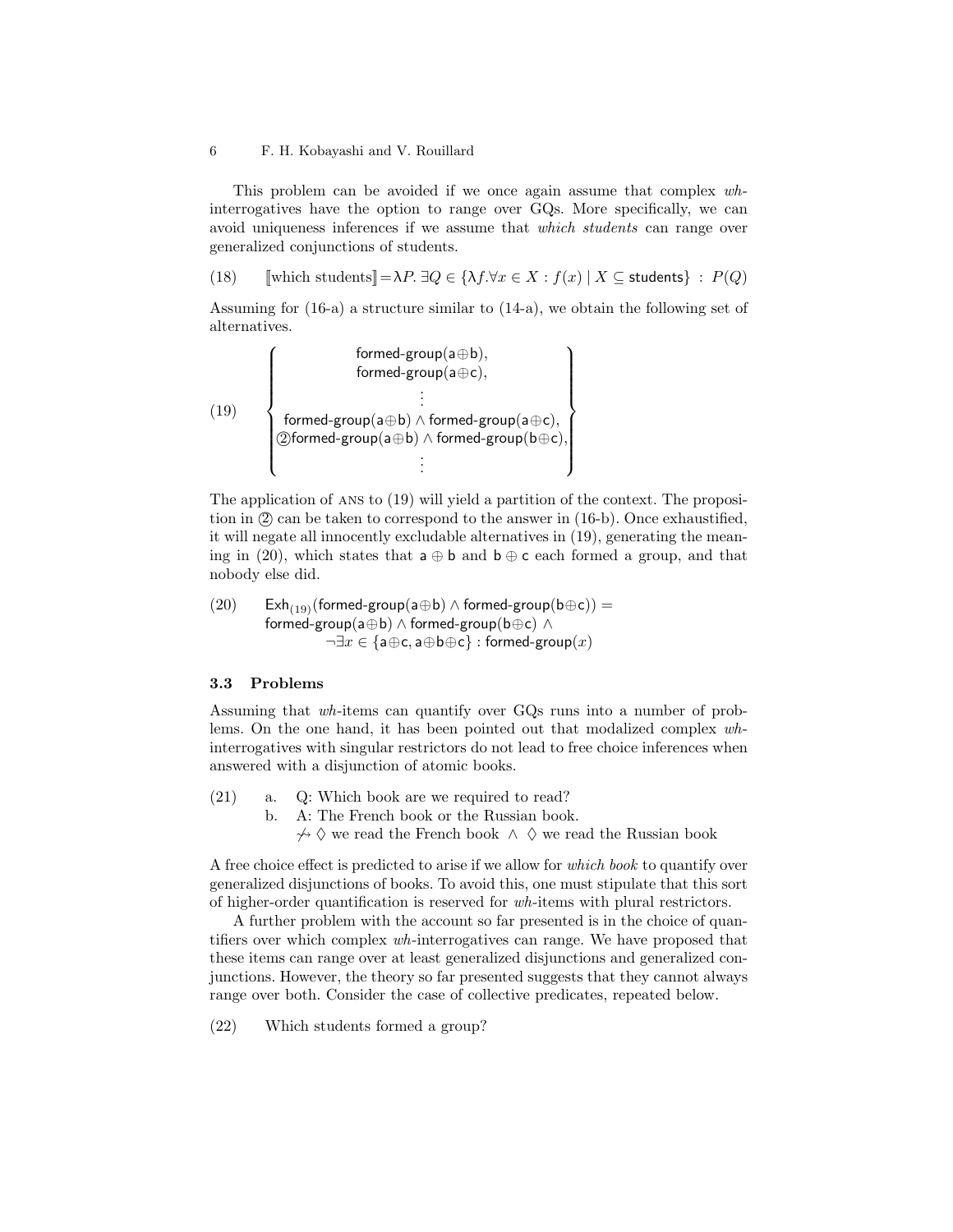Let us assume for *which students* the lexical entry in  $(23)$ , where the phrase ranges over both generalized conjunctions and disjunctions of students.

(23) a. [which students] = 
$$
\lambda P \cdot \exists Q \in (23-b) : P(Q)
$$
  
b. { $\lambda f \cdot \exists x \in X : f(x) | X \subseteq$  student}  $\cup$   
{ $\lambda f \cdot \forall x \in X : f(x) | X \subseteq$  student}

The set of answers denoted by (22) will contain propositions formed through all the disjunctions and conjunctions of students. However, such an answer set will fail to partition the context, resulting in undefinedness given our semantics for  $Ans<sup>5</sup>$ . To see this, consider the exhaustified meanings of the sentences in (24).

$$
(24) \qquad a. \qquad \text{Exh}_{[\![(22)]\!]}(\text{formed-group}(a \oplus b) \vee \text{formed-group}(b \oplus c)) = \\qquad \qquad (\text{formed-group}(a \oplus b) \vee \text{formed-group}(b \oplus c)) \wedge \\qquad \qquad \neg \text{ formed-group}(a \oplus b) \wedge \neg \text{formed-group}(a \oplus b \oplus c) \wedge \\qquad \qquad \neg (\text{formed-group}(a \oplus b) \wedge \text{formed-group}(b \oplus c)) \\qquad \qquad b. \qquad \text{Exh}_{[\![(22)]\!]}(\text{formed-group}(a \oplus b)) = \\qquad \qquad \text{formed-group}(a \oplus b) \wedge \neg \text{ formed-group}(a \oplus c) \wedge \\qquad \qquad \neg \text{ formed-group}(b \oplus c) \wedge \neg \text{ formed-group}(a \oplus b \oplus c)
$$

The intersection of the propositions in  $(24-a)$  and  $(24-b)$  is non-empty, hence no partition of the context can be made from a set which contains both. We must therefore assume an ambiguity for complex wh-interrogatives insofar as they can be taken to denote generalized disjunctions or generalized conjunctions of individuals. This leads into a further problem with the proposal, namely what restrictions exist on the type of quantifiers over which complex wh-phrases can in principle range. As has been noted, the set of GQs over which complex whphrases can range must be restricted to at least upward-monotone quantifiers. This is due to the fact that allowing for downward-monotone quantifiers would make it possible for (25-a) to be answered by prohibitions.

(25) a. Q: Which books are we required to read? b. A: #None of the French books.  $\rightsquigarrow \Box \neg$ we-read(f)

Summarizing, assuming that wh-phrases can quantify over GQs forces us to make three stipulations. On the one hand, we must assume this type of quantification to be available only when the restrictor of the wh-item is singular. We must further stipulate that wh-items are ambiguous with respect to whether they quantify over generalized disjunctions or conjunctions. Finally, we must assume that these items cannot quantify over downward-monotone quantifiers.

<sup>5</sup> This problem only arises if the meaning assumed for ans is that of [7]. It will not arise if we follow [4] and assume ans to presuppose only that there is within the question denotation a maximally informative true answer.

 $[\![\text{ANS}]\!] = \lambda Q_{(st)t} : \exists ! p \in Q[p(w) \land \forall q \in Q[q(w) \to p \subseteq q]]. Q$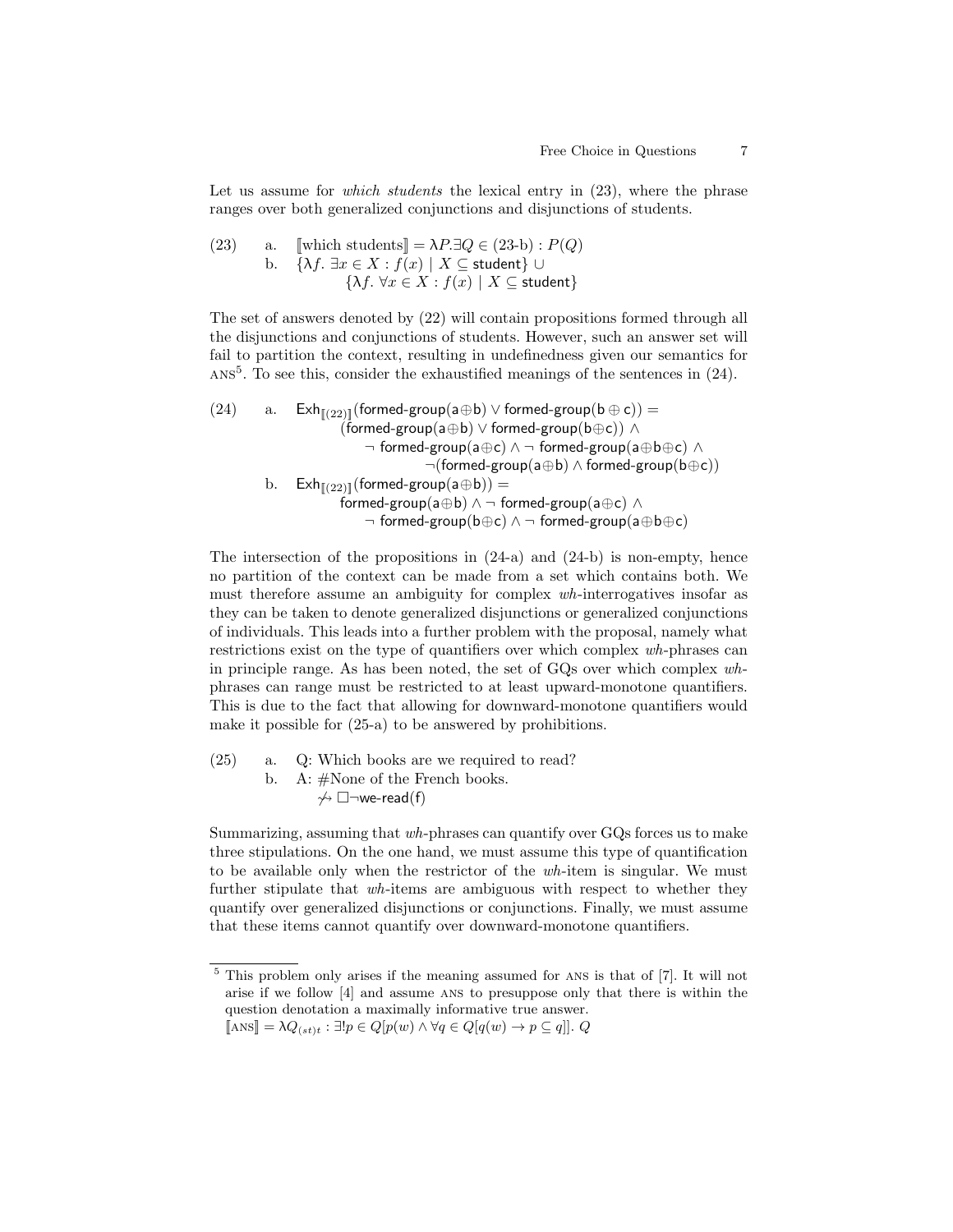## 4 A Novel Approach

Higher-order readings of questions seem related to plurality: the first phenomenon, free choice, is only observed with plural wh-interrogatives, whereas the second is due to collective predication. In this section, we offer a novel account of these readings that derives their connection with plurality, rather than stipulate it. The resulting theory furthermore allows us to stick with the standard assumption that wh-items are quantifiers that range over individuals.

We argue that the source of higher-order readings of questions can be explicated by (i) the presence of an existential distributivity operator [2], and (ii) the possibility of binding the cover that serves as the restrictor of this operator by an existential quantifier. These two assumptions are independently motivated.

The first ingredient in our proposal, an existential covert distributivity operator, was proposed by [2] to account for homogeneity effects. These are illustrated in (26): distributivity is interpreted as a universal quantifier in positive sentences, but as an existential in negative ones.<sup>6</sup>

| (26) | a. | Rico and Sonny are Italian.                                   |
|------|----|---------------------------------------------------------------|
|      |    | $\rightarrow$ <i>Both</i> Rico and Sonny are Italian.         |
|      |    | Rico and Sonny aren't Italian.                                |
|      |    | $\rightsquigarrow$ <i>Neither</i> Rico nor Sonny are Italian. |

[2] proposes an implicature account of the effects in (26). The proposal is that the covert distributivity operator is lexically weak: it denotes an existential quantifier, as shown in (27). However, in upward entailing environments, it can be exhaustified into a universal quantifier.

(27)  $[\exists\text{-}DIST_C] = \lambda x_e.\lambda f_{et} : \text{Cov}(C, x) \cdot \exists x' \in C : x' \leq x \wedge f(x')$ where  $\text{Cov}(C, x)$  iff C covers x

The strengthening of  $\exists$ -DIST<sub>C</sub> is possible due to the exhaustification procedure presented in section 2 coupled with certain assumptions about the alternatives of sentences involving distributivity. We present a rough rendition of  $[2]$ 's analysis of  $(26-a)$ . This sentence is associated with the LF in  $(28)$ , where a covert exhaustification operator, which has Exh as its denotation, takes scope over the sentence (see [6]). In (28-a) we have the denotation of the prejacent and in (28-b) the set of its alternatives. A crucial property of the set of alternatives in (29-b) is that it is not closed under conjunction, which results in the set of innocently excludable alternatives being empty. Given that all of the prejacent's alternatives are innocently includable, they are all asserted, giving rise to universal quantification.

<sup>6</sup> Although it is possible that in (26-b) negation takes scope below the distributive quantifier, [10] shows that, in at least some cases, this is not a possible line of argumentation: No boy read his books is interpreted as implying that there isn't a single boy who read *any* of his books. Given that the definite description his books is bound by the negative generalized quantifier no boy, it must be interpreted in its scope, and, therefore, under the scope of negation.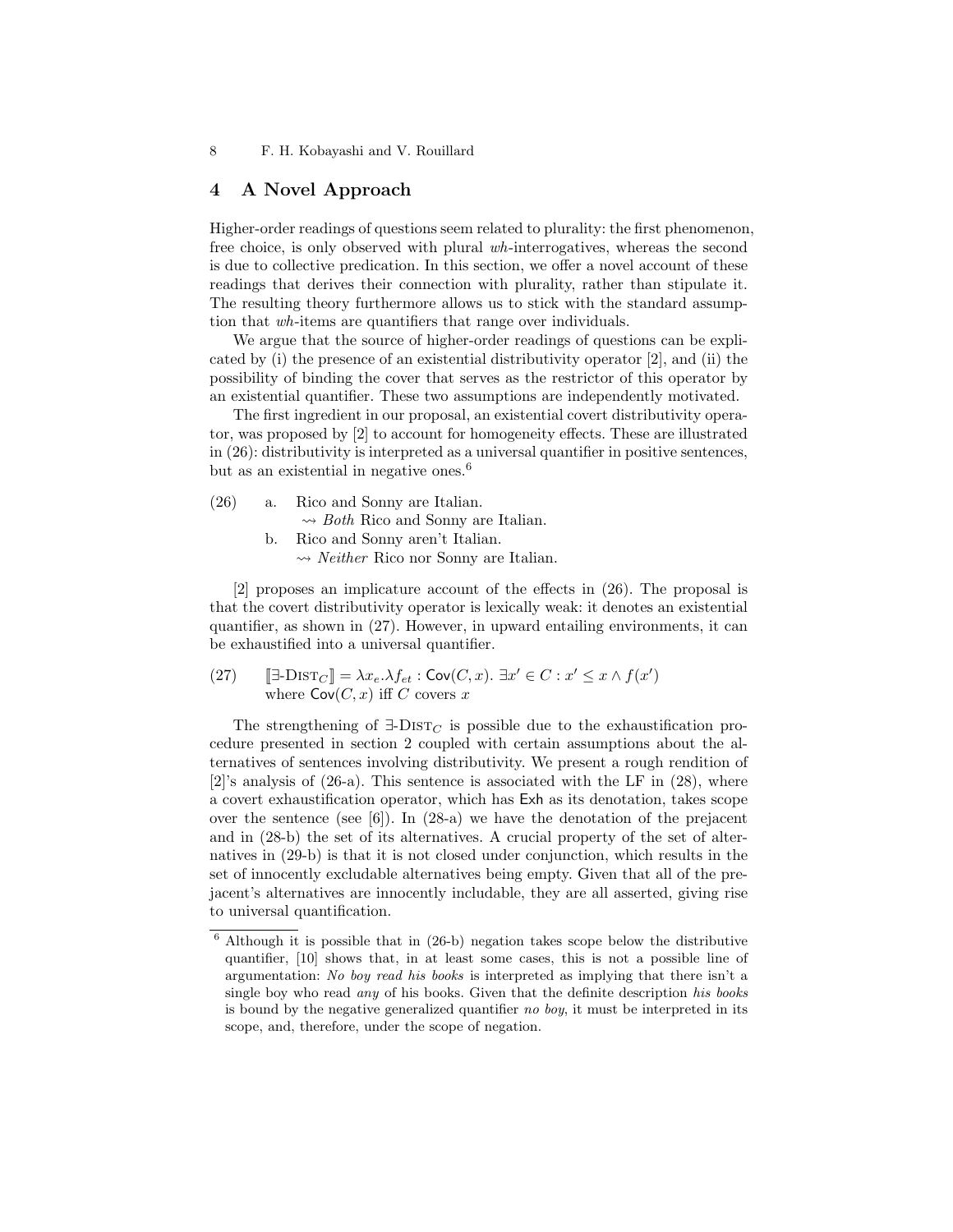- (28) [  $\text{EXH}_{\text{ALT}(\phi)}$  [ $\phi$  [ Rico and Sonny  $\exists$ -DIST<sub>C</sub> ] italian ] ]
- (29) a.  $\exists x \leq r \oplus s : \text{italian}(x) = \text{italian}(r) \vee \text{italian}(s)$

b. 
$$
ALT(\phi) = \{italian(r) \lor italian(s), italian(r), italian(s)\}
$$

- (30) a. IE $_{\text{ALT}(\phi)}$ (italian(r)  $\vee$  italian(s)) = Ø
	- b.  $II_{\text{ALT}(\phi)}(\text{italian}(r) \vee \text{italian}(s)) = \text{ALT}(\phi)$ 
		- c.  $\mathsf{Exh}_{\mathrm{ALT}(\phi)}(\mathrm{italian}(r) \vee \mathrm{italian}(s)) = \mathrm{italian}(r) \wedge \mathrm{italian}(s)$

Note that the same won't happen in negative sentences: since the prejacent (*none*) of Rico and Sonny are Italian) is the strongest alternative, exhaustification is vacuous. The contrast in (26) is thus naturally captured in this framework.

The second ingredient in our analysis is the assumption that the cover that serves as the restrictor of the covert distributivity operator can be existentially quantified over. [13], who defended an analysis of distributivity that crucially relied on pragmatically given covers, argues against such a possibility.

Nonetheless, [13]'s proposal seems too strong. First, it requires speech participants to have full knowledge about the organization of the objects in the world, and most of the time that is not the case (see [12] for similar point). Furthermore, there are cases in which covers do seem to be existentially quantified over. Among such cases we note the command in the first half of (31), where it is irrelevant how the subject is distributed over the VP (i.e., which cover is fed to the distributivity operator) so long as there is one such cover.<sup>7</sup>

(31) You three need to fix these bikes, and I don't care who fixes which.

We now have the tools to present our analysis of higher-order readings in questions. We first discuss free choice readings, then collective readings.

#### 4.1 Free Choice

We propose the LF schema in (32-b) as representing the question in (32-a), where (i)  $\exists$ -DIST is stranded under the scope of the modal and (ii) existential closure over the covers scopes above ?.

(32) a. Which books are we required to read? b. ANS $[\lambda_p \exists \lambda_C [\text{which books} \lambda_x]^2 p]$ [require] $\exists$ -DIST $_C x$ ] $\lambda_y$ [you read y]]]

The meaning assigned to the prejacent of ans is shown (33). Note that the proposition denoted by We are required to read the French books or the Russian books is in the set in (33): as shown in (34), this is made possible when the value of x in  $(33)$  is the sum of the French and the Russian books and the value of C is a set containing the French books and the Russian books.

<sup>7</sup> A reviewer points out that (31) is actually an instance of cumulativity, and should thus be handled by [11]'s ∗-operator. However, the ∗-operator can be seen as nothing more than universally quantifying over elements of an existentially quantified cover. Thus, we believe that, rather than having a lexical opposition between ∗ and ∃- DIST, we could simply have the latter, with the option of sometimes existentially quantifying over it.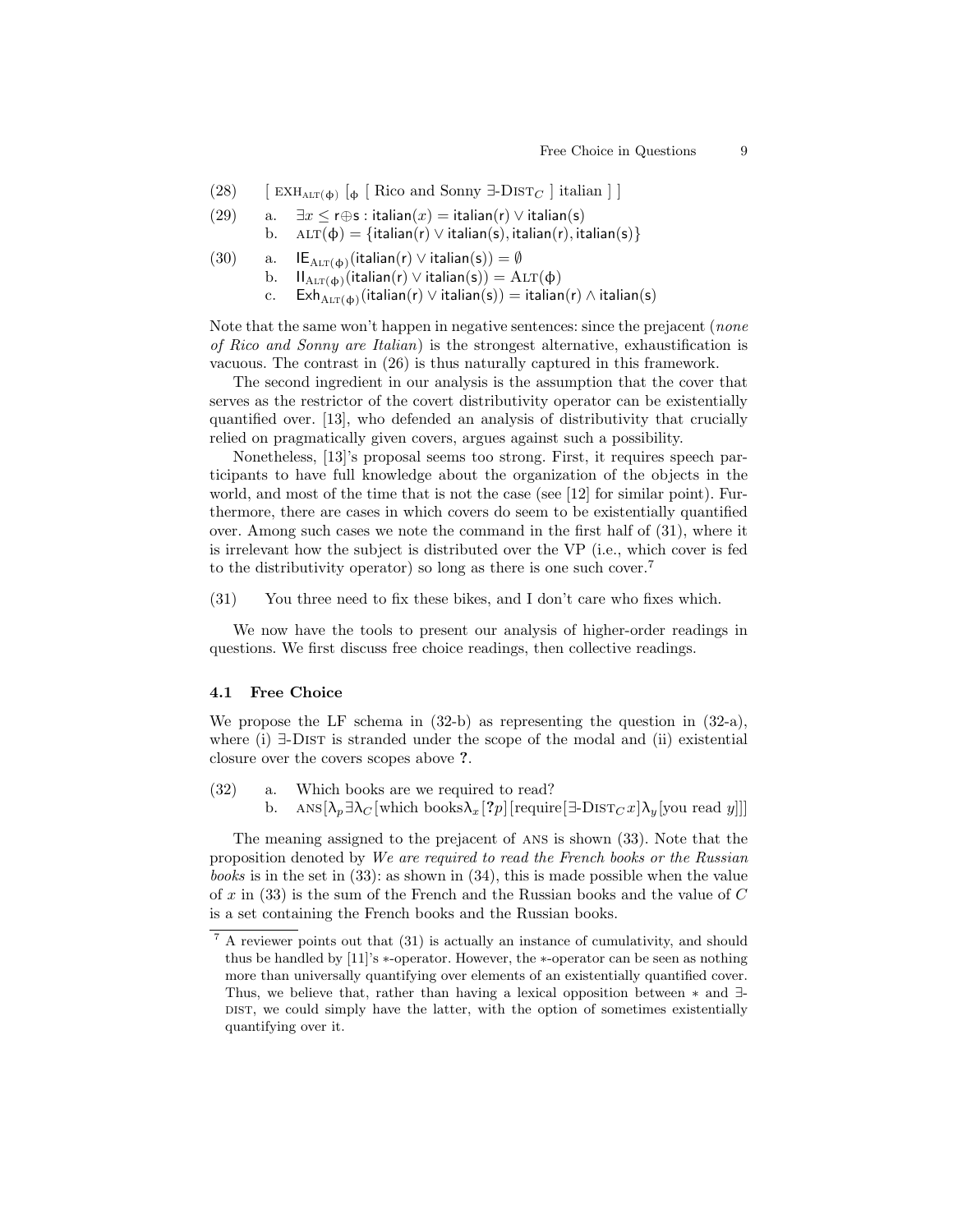10 F. H. Kobayashi and V. Rouillard

$$
\begin{array}{ll} \text{(33)} & \text{ a.} & \{\Box\, \exists x' \in C: x' \leq x \land \text{we-read}(x') \mid \text{books}(x) \land \text{Cov}(C, x) \} \\ & \text{ b.} & \left\{\begin{array}{l} \Box \text{ we-read}(f), \\ \Box \text{ we-read}(f), \\ \Box \text{ we-read}(f \oplus r), \\ \Box \text{ we-read}(f) \lor \text{ we-read}(b), \end{array} \right\} \end{array}
$$

$$
(34) \qquad \Box \ \exists x' \in \{f,r\} : x' \leq f \oplus r \land we\text{-}read(x') = \Box \ we\text{-}read(f) \lor we\text{-}read(r)
$$

(34) is in fact equivalent to the question set one obtains under the GQ analysis. However, a number of stipulations made under that analysis aer derivered here. ∃-Dist, being an existential quantifier, will restrict the set of answers to upward entailing quantifiers, and, furthermore, account for the plural-singular asymmetry. Indeed, given that complex wh-phrases restricted by singular nouns only range over singularities, ∃-Dist will apply vacuously. We thus predict the lack of free choice inferences with singular restrictors.

### 4.2 Collective Predicates

We assign for a question like (35-a) the set of of alternatives in (35-b). This set differs from the one predicted in a GQ theory insofar as it does not contain conjunctive answers such as "formed-group(a⊕b)  $\land$  formed-group(a⊕c)", where multiple groups were formed.

(35) a. Which students formed a pair? b. {∃x <sup>0</sup> ∈ C : x <sup>0</sup> ≤ x ∧ form-group(x 0 ) | students(x) ∧ Cov(C, x)} c. form-group(a⊕b), form-group(a⊕b), form-group(b⊕c), form-group(a⊕b⊕c), form-group(a⊕b) ∨ form-group(a⊕c), form-group(a⊕b) ∨ form-group(a⊕c), form-group(a⊕c)∨form-group(b⊕c), . . . where [[students]] = {a, b, c, a⊕b, a⊕c, b⊕c, a⊕b⊕c}

While it may appear as though this account fails to predict the lack of a uniqueness presupposition for (35-a), this is not so. Given that exhaustification is built into the semantics of the ans operator, and given that conjunctive answers are absent from the set in (35-b), we predict disjunctive answers to become conjunctions after the application of ans. As shown in the discussion of [2]'s account of distributivity, exhaustifying disjunctive alternative with respect to a set not closed under conjunction will give rise to conjunctive propositions. For example, an answer such as a⊕b ∨ b⊕c will take on a conjunctive meaning following the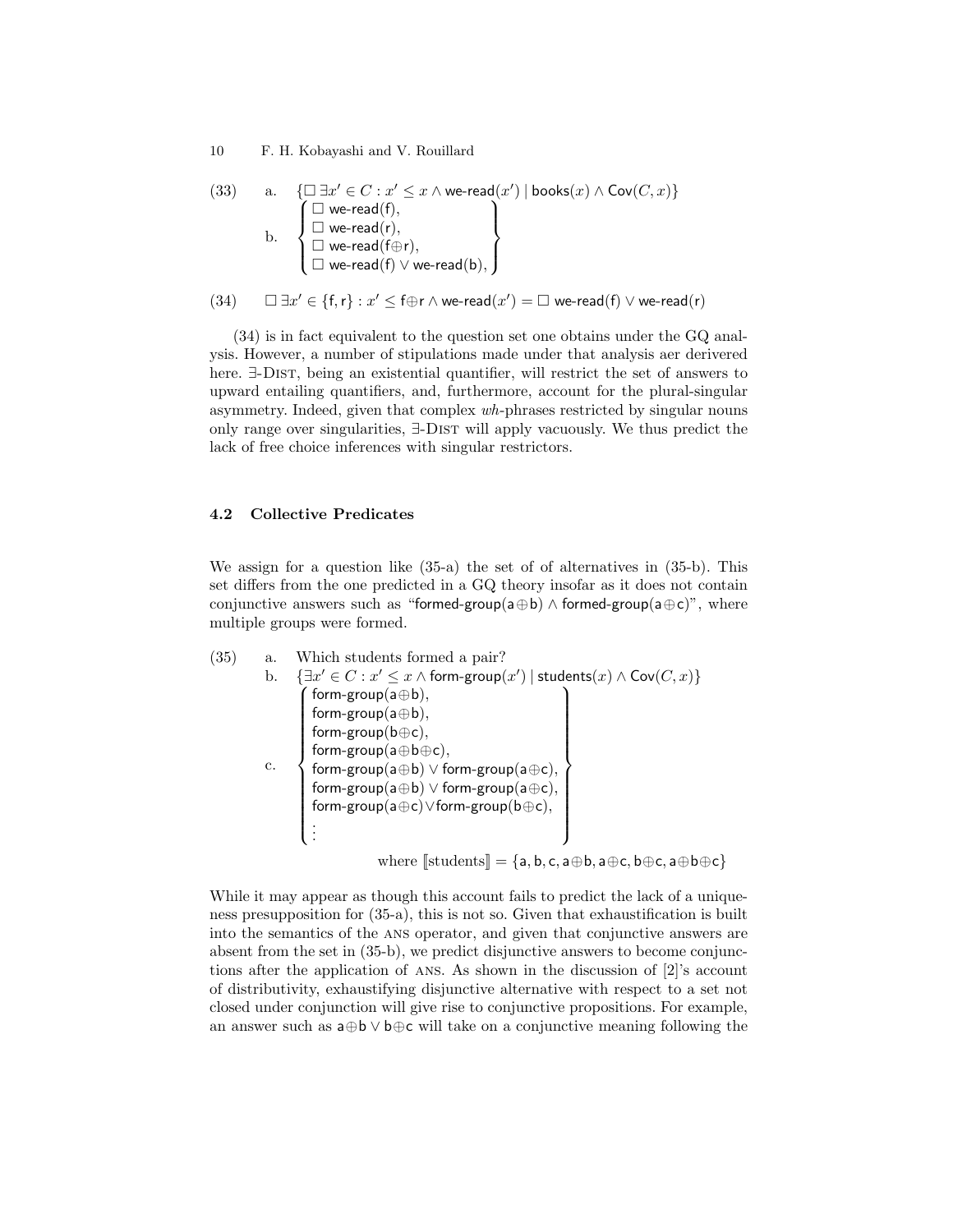application of ans. We therefore do not predict a uniqueness presupposition to arise in questions involving collective predication.<sup>8</sup>

(36) a. 
$$
\mathsf{IE}_{(15-b)}(\mathsf{a} \oplus \mathsf{b} \vee \mathsf{a} \oplus \mathsf{c}) = \{q \in (15-b) \mid \mathsf{a} \oplus \mathsf{b} \not\subseteq q \wedge \mathsf{a} \oplus \mathsf{c} \not\subseteq q\}
$$

- b. II<sub>(15-b)</sub>(a⊕b ∨ a⊕c) = (35-b) IE<sub>(13-b)</sub>(a⊕b ∨ a⊕c)
	- $\text{Exh}_{(13-b)}(a\oplus b\vee a\oplus c)=a\oplus b\wedge a\oplus c\wedge \neg b\oplus c\wedge \neg a\oplus b\oplus c$

### 4.3 A Possible Issue

Our analysis − as in the case of GQ theories − seems to make bad predictions for a sentence like (37-a). If this sentence had the LF in (37-b), its question denotation would be the set in  $(37-c)$ , which is equivalent to  $(37-d)$  if books =  $\{a, b, a \oplus b\}$ . Pointwise exhaustification of (37-d) yields the set in (38), which is unable to induce partition of a context set. The presupposition of ans is thus not satisfied.

(37) a. Which books arrived? b. ANS  $[\lambda_p \exists \lambda_C \text{ which books } \lambda_x [ ? p ] [ [\exists \exists \text{DIST}_c x] \lambda_y [ y \text{ was sold} ] ] ]$ c.  $\{\exists x' \in C : x' \leq x \land \text{arrive}(x) \mid \text{books} \land \text{Cov}(C, x)\}$  $\{arrive(a), arrive(b), arrive(a) \vee arrive(b), arrive(a \oplus b)\}$ 

(38) {arrive(a) ∧ ¬arrive(b), arrive(b) ∧ ¬arrive(a), arrive(b) ∧ arrive(a),  $(\text{arrive}(a) \vee \text{arrive}(b)) \wedge \neg(\text{arrive}(a) \wedge \text{arrive}(b))$ 

The problem with the question denotation in (37-d) is the presence of disjunctive alternatives: once these are ignored, pointwise exhaustification of the question set of (37-a) is once again able to partition a context. The source of these alternatives is the presence of an existential quantifier in the question nucleus. Removing the existential quantifier from the question nucleus would also remove these alternatives from the question set. We see at least three different ways of doing this.

We could in principle say that the presence of  $\exists$ -DIST is optional. This solution is however problematic: if ∃-DIST was optional, we would expect homogeneity effects be so as well, which is not the case. Another solution would be to allow ∃-DIST to take scope outside the question nucleus. This solution would be equivalent to simply not having  $∃$ -DIST in the sentence. Yet another approach would be to have EXH in the question nucleus – it would exhaustify  $\exists$ -DIST into a universal quantifier, and thus also eliminate disjunctive alternatives from the question set.

 $8$  Note that the conclusion from this section are not confined to our analysis of higher order readings of questions. It in fact is arguing against the necessity of having generalized conjunction in the question denotation of interrogatives given that one can access conjunctive readings via a more sophisticated procedure of exhaustification.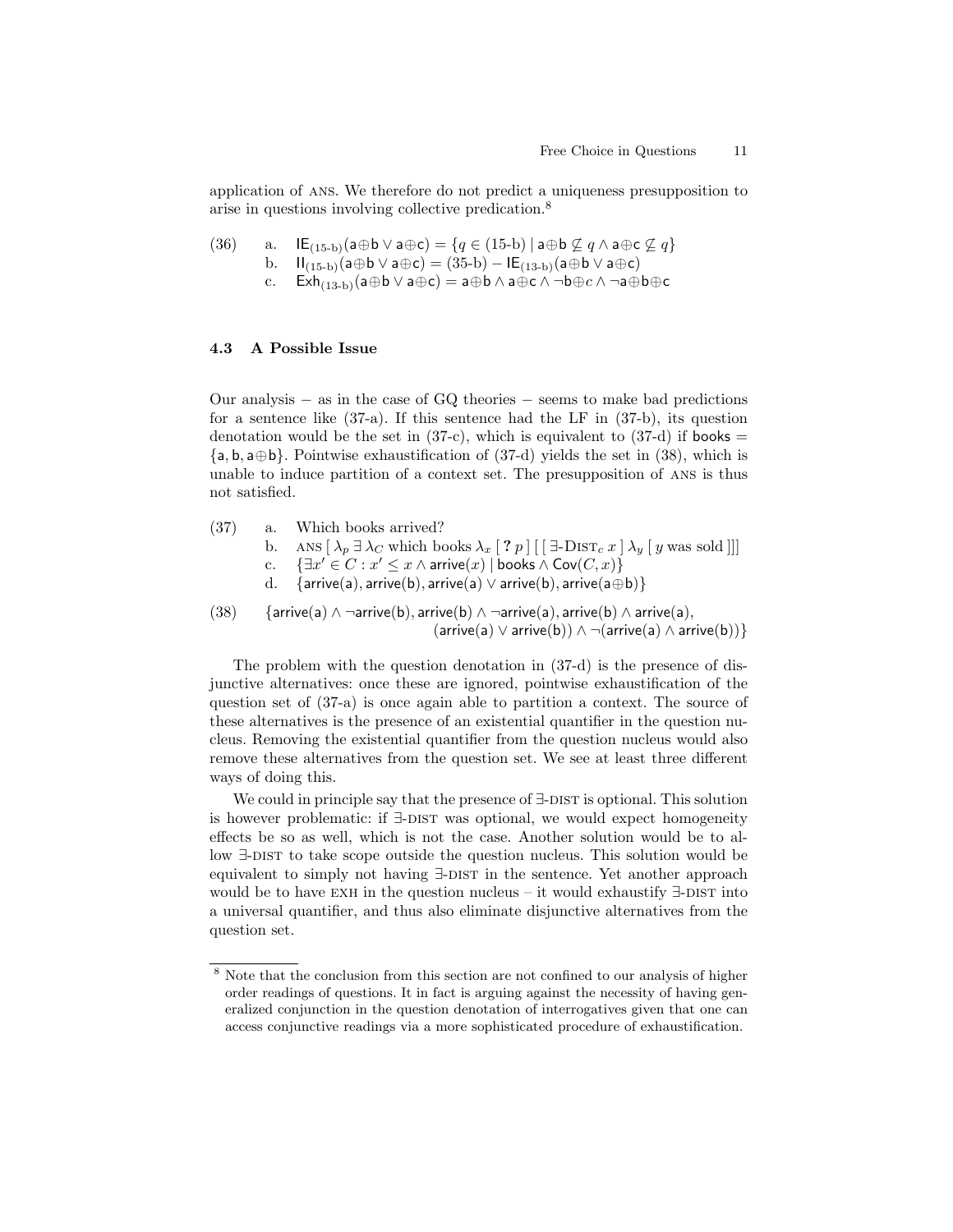12 F. H. Kobayashi and V. Rouillard

## 5 Conclusion

We have shown that assuming the presence of a covert existential distributivity operator allows us to derive the free choice effects of questions with universal modals in them, as well as the lack of uniqueness in questions involving collective predication.

Our proposal allows us to derive why singular wh-interrogatives differ from their plural counterparts insofar as that they do not generate free choice effects. We believe that to account for this difference in terms of the interaction between the number of the wh-item's restrictor and a distributivity operator is a natural path to follow.

Our analysis finally derives why, under the GQ view, it was necessary to restrict the domain of higher-order quantifiers to upward monotone GQs. This follows from the fact that the answers to questions are obtained via the presence of an existential quantifier in the question nucleus.

We take this work to provide new insight into the semantics of wh-interrogatives by incorporating new developments in the semantics of plurality. We do not believe the relationship between these two fields of study to be accidental. The semantics of interrogatives and plurality constitute areas of research which have seen fruitful development come from analyses involving exhaustification [2, 7]. The main insight of the present work is to establish a firm connection between plurality and questions.

Acknowledgements. We are grateful to Patrick D. Elliott and Roger Schwarzschild for useful conversations. We would also like to thank the two anonymous reviewers of LENLS 16.

## References

- 1. Alonso-Ovalle L, Rouillard V (in press) Number Inflection, Spanish Bare Interrogatives, and Higher-Order Quantification, Proceedings of the 49th Annual Meeting of the North East Linguistic Society (NELS 49)
- 2. Bar-Lev ME (2018) Free Choice, Homogeneity, and Innocent Inclusion. PhD dissertation, Hebrew University of Jerusalem
- 3. Bar-Lev ME, Fox D (2017) Universal free choice and innocent inclusion. In Burgdorf D., Collard J., Maspong S. & Stefánsdótir, B. (eds.) Semantics and linguistic theory (SALT), vol. 27, 95–115. doi: http://dx.doi.org/10.3765/salt.v27i0.4133
- 4. Dayal V (1996) Locality in WH Quantification: Questions and Relative Clauses in Hindi. Kluwer Academic Publishers, Dordrecht. doi: 10.1007/978-94-011-4808-5
- 5. Elliott PD, Nicolae A, Sauerland U (2018) Who and what do who and what range over cross-linguistically. Ms, available at https://patrl.keybase.pub/papers/whoAndWhatMs.pdf
- 6. Fox D, (2007) Free choice and the theory of scalar implicatures. In: Sauerland, U., Stateva, P. (eds) Presupposition and implicature in compositional semantics, 71–120. Palgrave Macmillan UK, London doi: 10.1057/9780230210752 4
- 7. Fox D, (2018) Partition by Exhaustification: Comments on Dayal 1996. In: Sauerland, U., Solt, S. (eds.) Proceedings of Sinn und Bedeutung 22:1, ZASPiL 60, Leibniz-Centre General Linguistics, Berlin, pp 403–434.